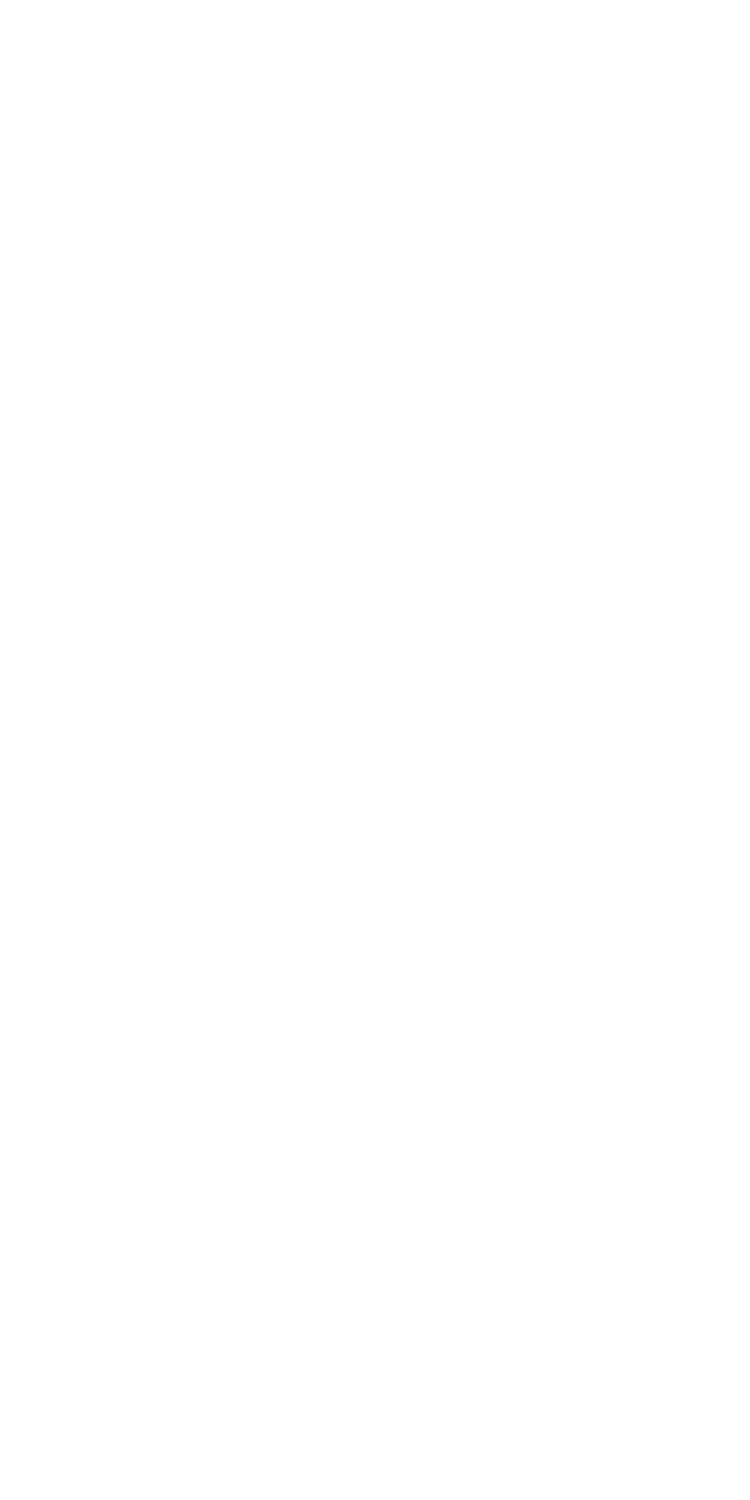**Are you a conference interpreter looking for the best possible financial arrangements so that you are prepared for an enjoyable retirement and protected against the mishaps of life?**

**If so, then do allow us to present CPIC to you. We are a provident fund in the form of a non-profit, mutualist foundation. For more than 50 years, CPIC has been listening attentively to your needs!**

| Retirement provision for conference interpreters | 4  |
|--------------------------------------------------|----|
| A customised approach                            | 7  |
| Our key benefits                                 | 8  |
| Tangible example(s)                              | 14 |
| An organisation at your service                  | 16 |
| Balancing ethics and performance                 | 18 |
| CPIC in figures                                  | 20 |
| There to serve you                               | 22 |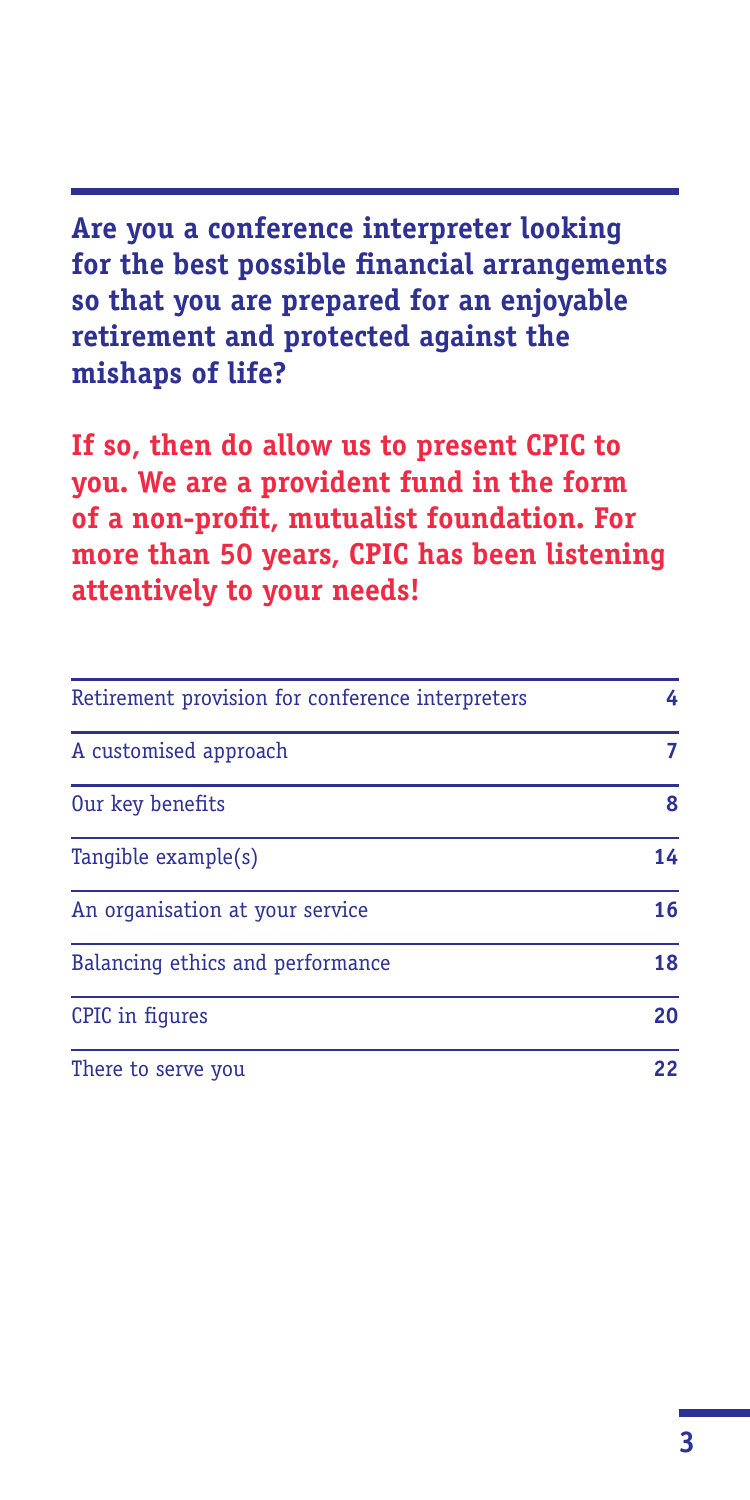# **RETIREMENT PROVISION FOR CONFERENCE INTERPRETERS**

Conference interpreters not only have to have a perfect command of several languages. They must also have an in depth understanding of the context and what is at stake in the discussion they are translating. To be able to exercise this profession calls for a high level of human and technical skills.

Now, interpreters do not all have the same status. Some of them are on the payroll of companies or international bodies, while others work as freelances. Their clients are varied, so is their remuneration.

#### **Paris, Geneva, Brussels**

Living in Paris while working in Geneva one day and Brussels the next – mobility is a frequent characteristic of conference interpreters. They are cosmopolitan in their outlook and in the way they organise their lives.

Moreover, the life of a conference interpreter does not have to be regular. Certain times are very busy, while others are much calmer.

**The challenge of making stable, unified provision for old age**  CPIC gives interpreters the crucial advantage of being a single, stable point of contact for making provision for old age throughout their whole career. Every time they work, whatever the practical arrangements, their pension contributions build up with CPIC and are able to thrive there.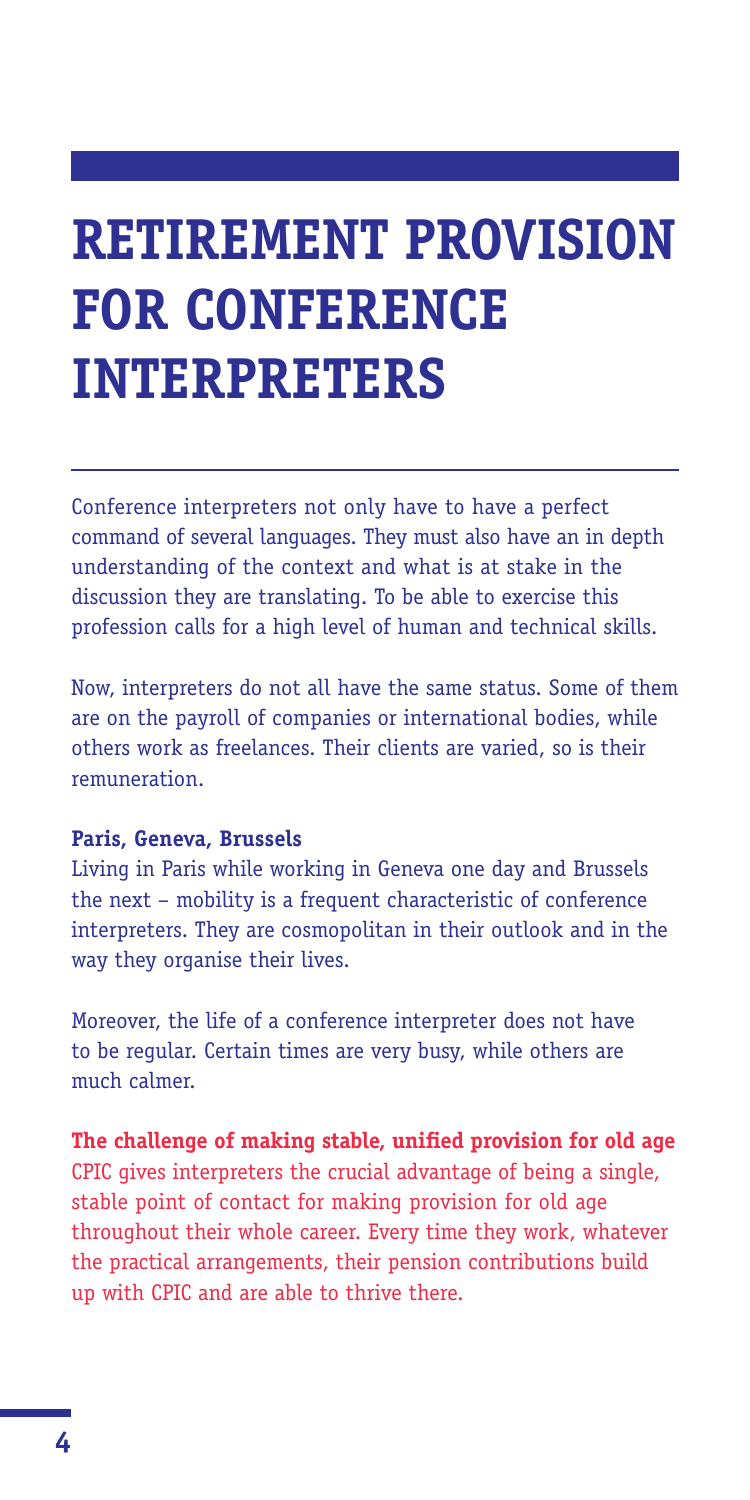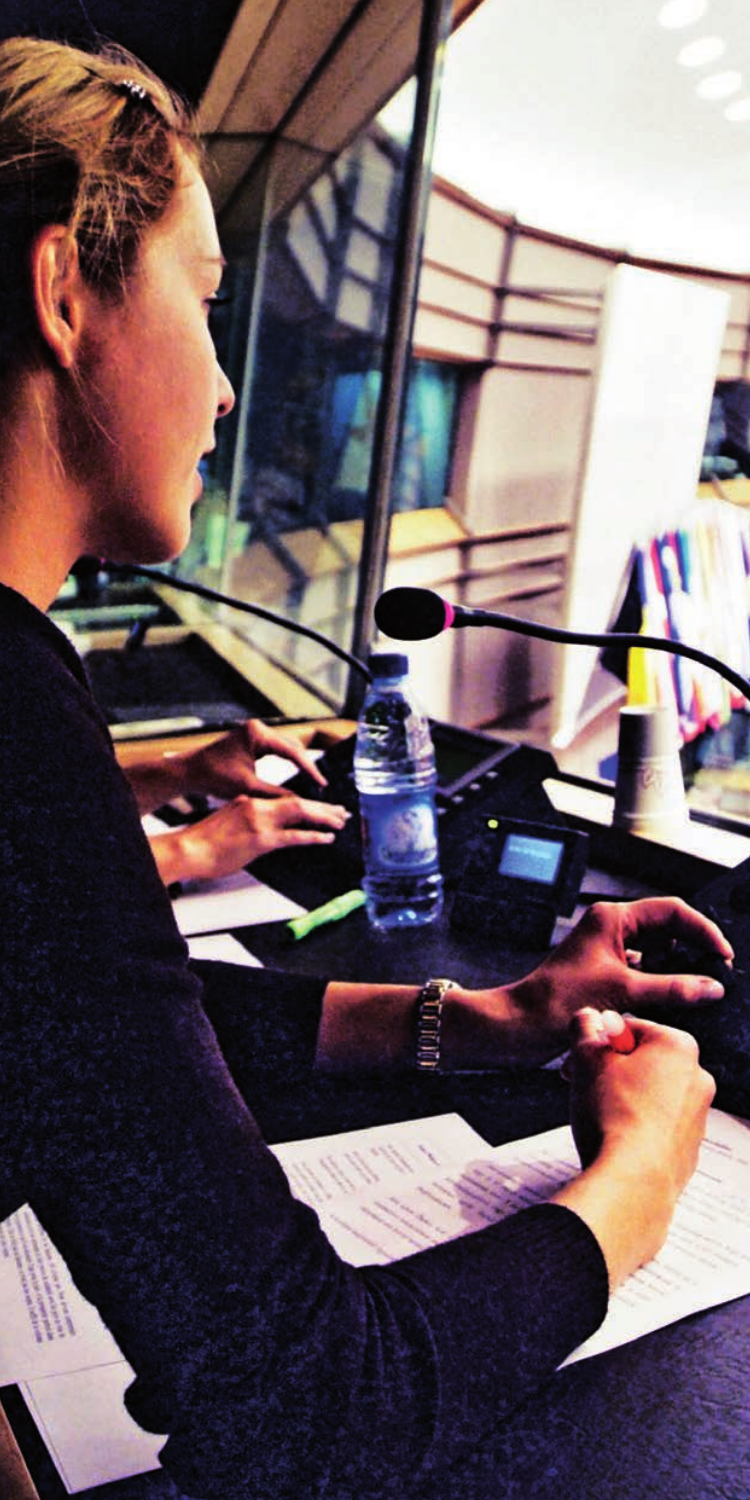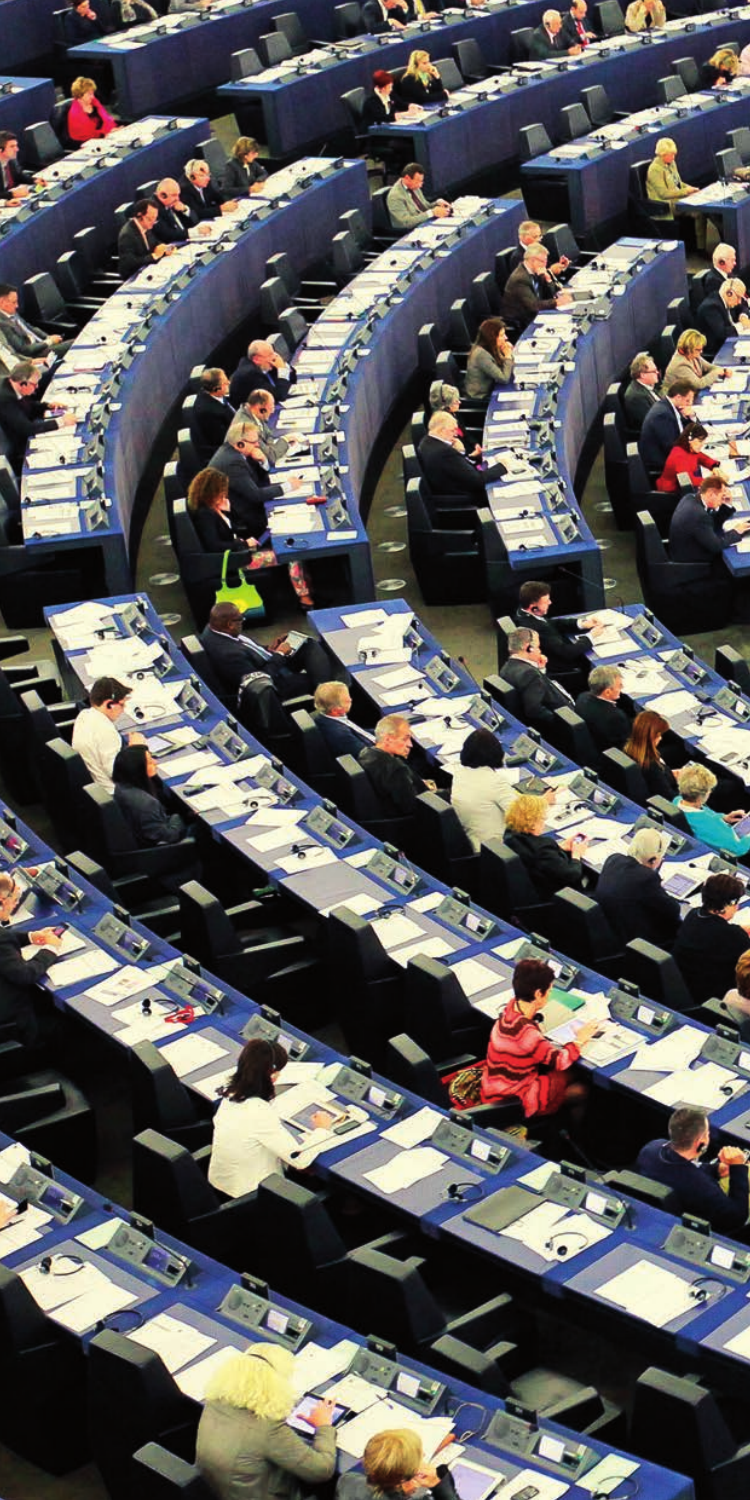# **A CUSTOMISED APPROACH**

CPIC was set up in 1970 by interpreters for interpreters. Its supreme statutory body is the General Assembly, a gathering of all its beneficiaries. Conference interpreters have thus been at the heart of the Fund for more than 50 years.

#### **Customised benefits**

CPIC's benefits are calculated on the basis of interpreters' needs. We offer a high degree of flexibility, which puts us in a better position to react to the vagaries of the interpreting profession.

#### **A high added-value service**

Our secretariat is there to present our benefits to you, so that you can choose which ones to combine to create the financial solution for retirement that best suits your situation. We work with partners who are leaders in their fields, allowing us to offer you the best solutions.

#### **A dependable institution**

Being a non-profit private pension-fund foundation, we are subject to supervision by ASFIP (the supervisory authority for foundations and occupational pension schemes of the Canton of Geneva). The only interest we have to serve is that of our beneficiaries, who have the final word in our activity through their participation in the General Assembly.

#### **An institution with a proud performance**

Our track record to date is one of excellent performance, and our level of charges is transparent and reasonable, being based on real costs. In Switzerland we benefit from tax exemption on our beneficiaries' contributions as well as on accumulated wealth and returns on it.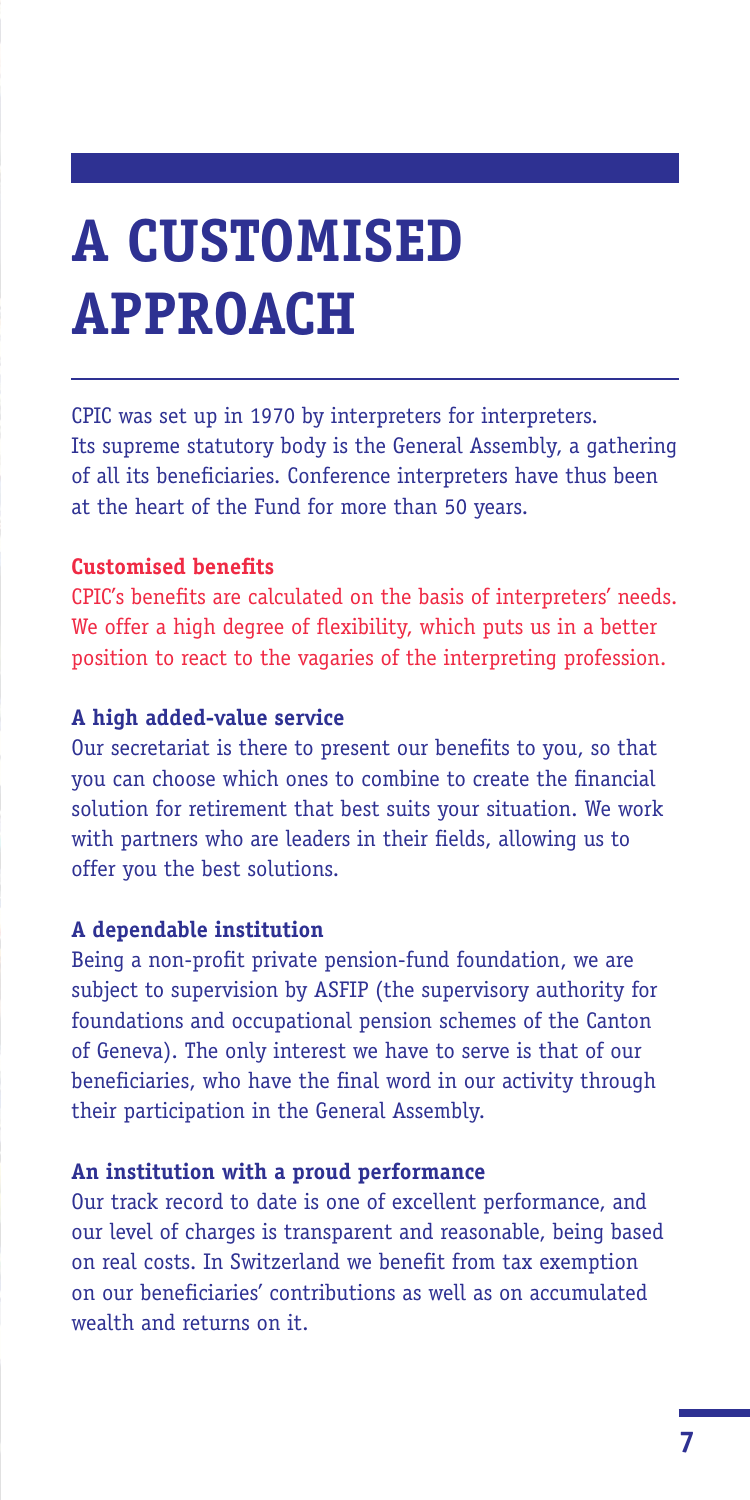# **OUR KEY BENEFITS**

### **For retirement**

CPIC's foremost mission is to cushion its beneficiaries against the economic consequences of ageing. We set out to offer favourable retirement coverage.

We manage the compulsory contributions paid in by your employers or clients. We also offer you the possibility of paying in complementary personal amounts\*.

\* As a guide, the ceiling authorised at the time of going to print is CHF 40'000.- or EUR 40'000.- (the amount expressed in euros varies according to the exchange rate).

### **Shielded from ups and downs**

A conference interpreter's life is far from being a long steadilyflowing river. There are times when work is there in abundance, but also shorter or longer periods with no work at all. During periods of inactivity, interpreters much appreciate being able to reduce their expenditure.

Beneficiaries without work can remain affiliated to CPIC. During this period, they are not required to pay in any new amounts, and the capital they have already accumulated during their active period will continue to produce returns. When they start to work again, they can resume making payments just like they did before.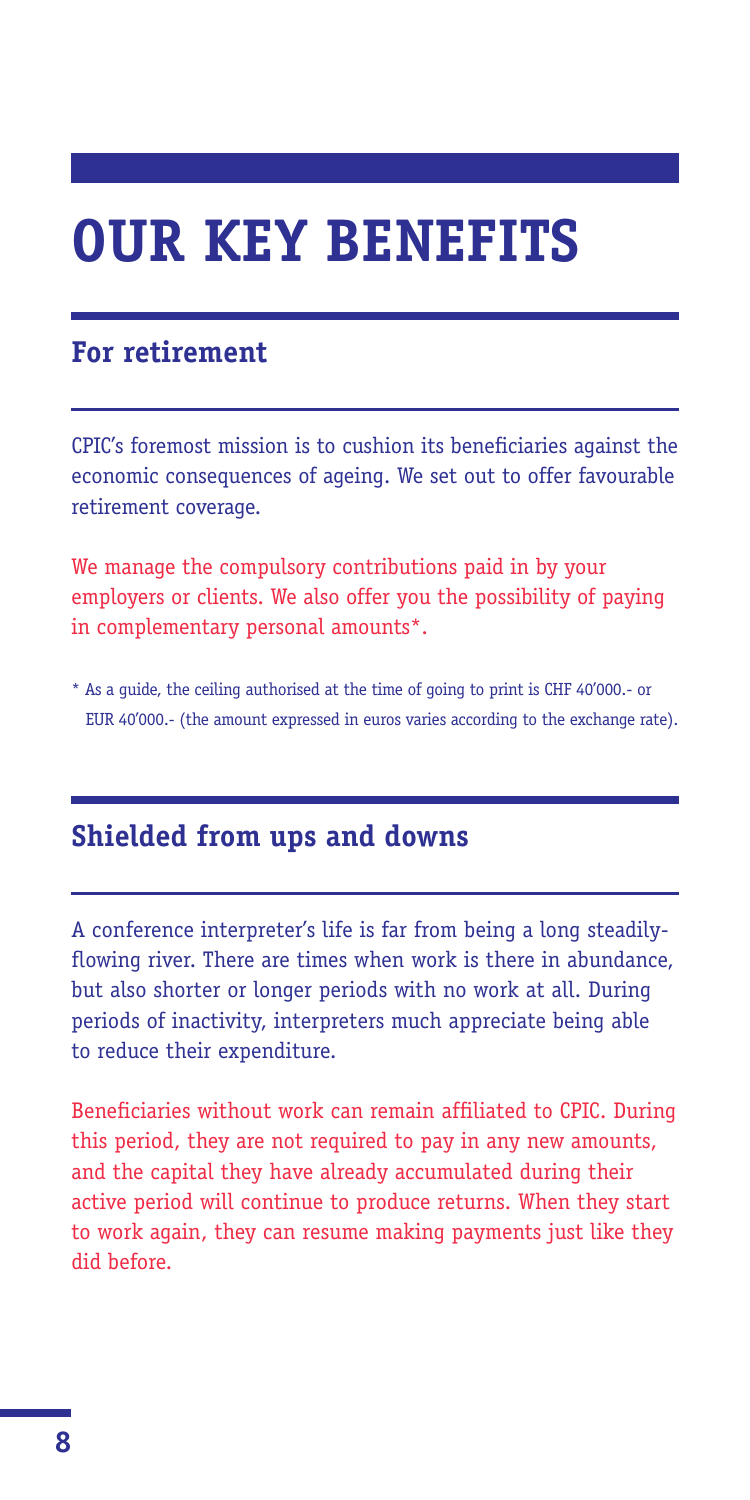### **Pension or capital?**

Pension or capital? That is a question that everyone asks as the time for retirement approaches. A pension is a secure income for life. Capital creates an opportunity to invest, for instance in property. It is all a question of aims and organisation. CPIC, however, makes it possible to choose either a pension or capital – a definite trump card. It is also possible to take some of the money as capital and the rest as a pension.

From the age of 60 onwards, beneficiaries are entitled to withdraw the whole of the capital accumulated in their name. If they opt to do so, however, they must leave the Fund. Before the age of 60, they may withdraw the "interpreter's" part of their contributions and, if applicable, any voluntary payments they may have made. The "employer's" contribution, on the other hand, must be transferred to a body approved by CPIC. In this case too, beneficiaries must leave the Fund.

#### **In the event of death and invalidity**

The term "provident fund" generally evokes associations with retirement and preparation for later years. It is readily forgotten that such an institution can also cover other crucial risks in life, especially invalidity and death. In the event of death, what happens to the contributions paid into the pension fund throughout a career? Everyone would hope that that money would be returned to those nearest and dearest to them, so that they can continue to enjoy a comfortable standard of living.

In the event of the death of a CPIC beneficiary, their accumulated savings are transferred to their rightful claimants. Above and beyond that, CPIC works in association with a top-grade partner, making it possible for its beneficiaries to extend their cover to more than retirement, which it provides itself, and to take out insurance against the risks of invalidity and accidental death.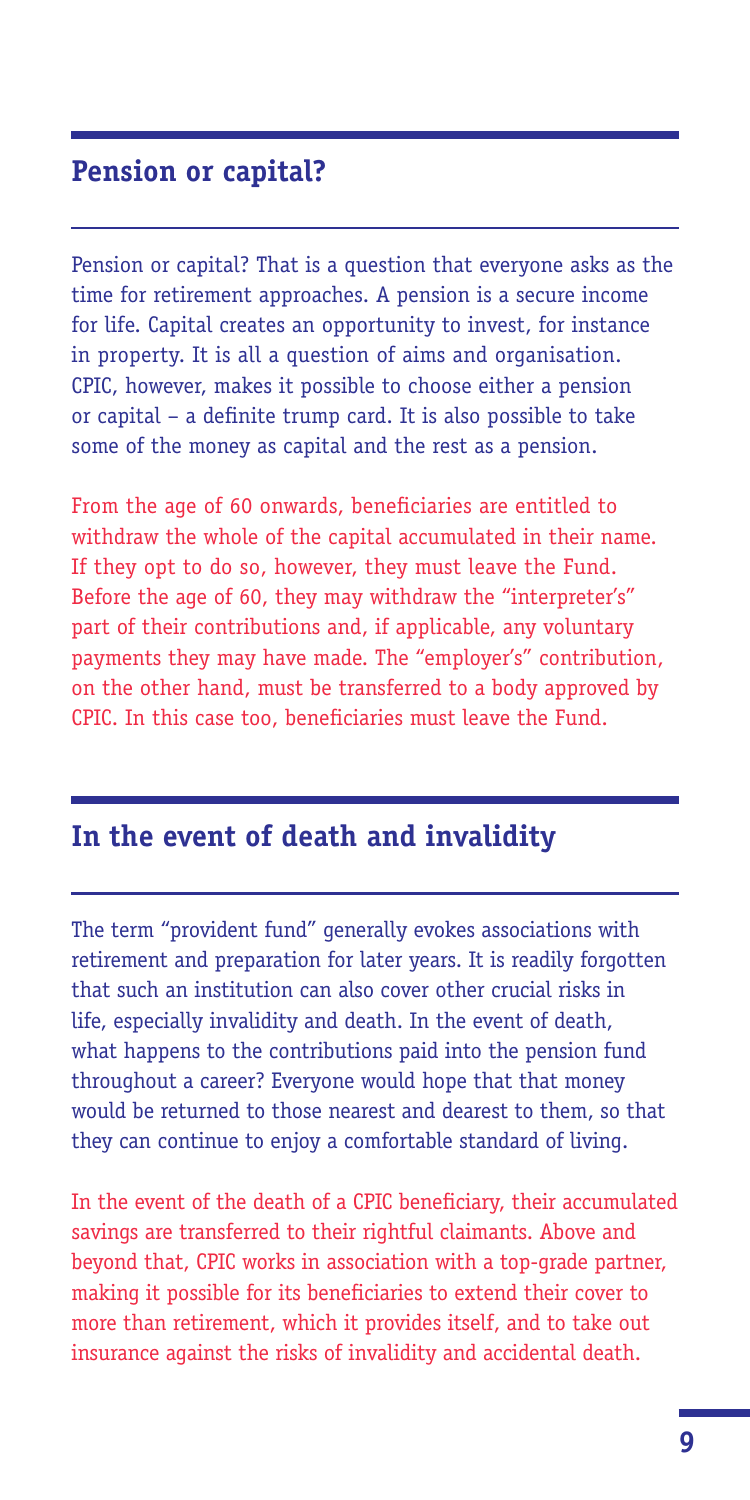### **Rapid information flow**

Making retirement provisions is a complex matter but at the same time very important. It is a field in which few people have a clear overview. That is even more difficult in the case of conference interpreters, whose situation and career model differ from the ordinary. In these conditions, they much appreciate being able to obtain information and answers to questions within a short period of time.

At CPIC a team of professionals is there to provide speedy answers to your questions. Our aim is to offer you top-quality service and information. We are happy to deal with your inquiries by telephone or e-mail. You can also come and see us at our Geneva office (see page 22).

### **Choosing a preferred growth strategy**

Today, there is a strong tendency towards freedom of choice in providential matters. Beneficiaries sometimes feel the desire to have a greater say in the management of their retirement assets. At the same time, they value the security assured by the professional, prudent approach of the pension fund.

CPIC beneficiaries can choose between different investment approaches depending on their age. Up until the age of 55, the approach is focused on long-term growth. Beyond that, interpreters are free to opt instead for a "conservative" approach, the principal characteristic of which is to maintain the value of savings in the short term, with a view to retiring soon. The choice depends on the beneficiaries' expectations and the time horizon available to them up until retirement.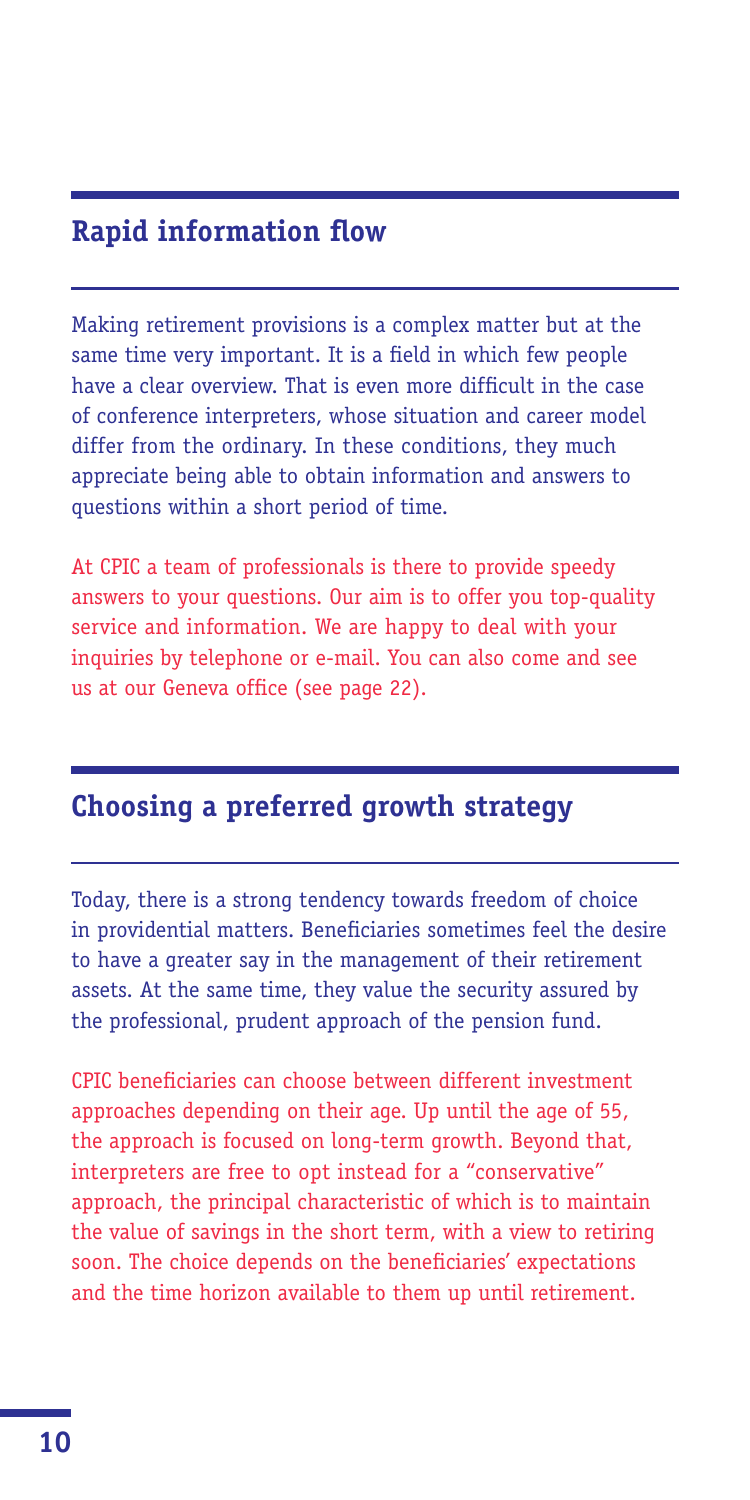### **Protection against exchange risks**

Conference interpreters are a mobile people. London, Paris, Berlin, Geneva… – interpreters have different starting points, but mobility is characteristic of all of them. That makes them vulnerable to an additional risk associated with exchange rates, particularly that between the euro and the Swiss franc.

CPIC has sized up this risk and its potential impact on the level of the benefits offered. For that reason, our beneficiaries are able to choose at any time if they want to have an account in euros or in Swiss francs.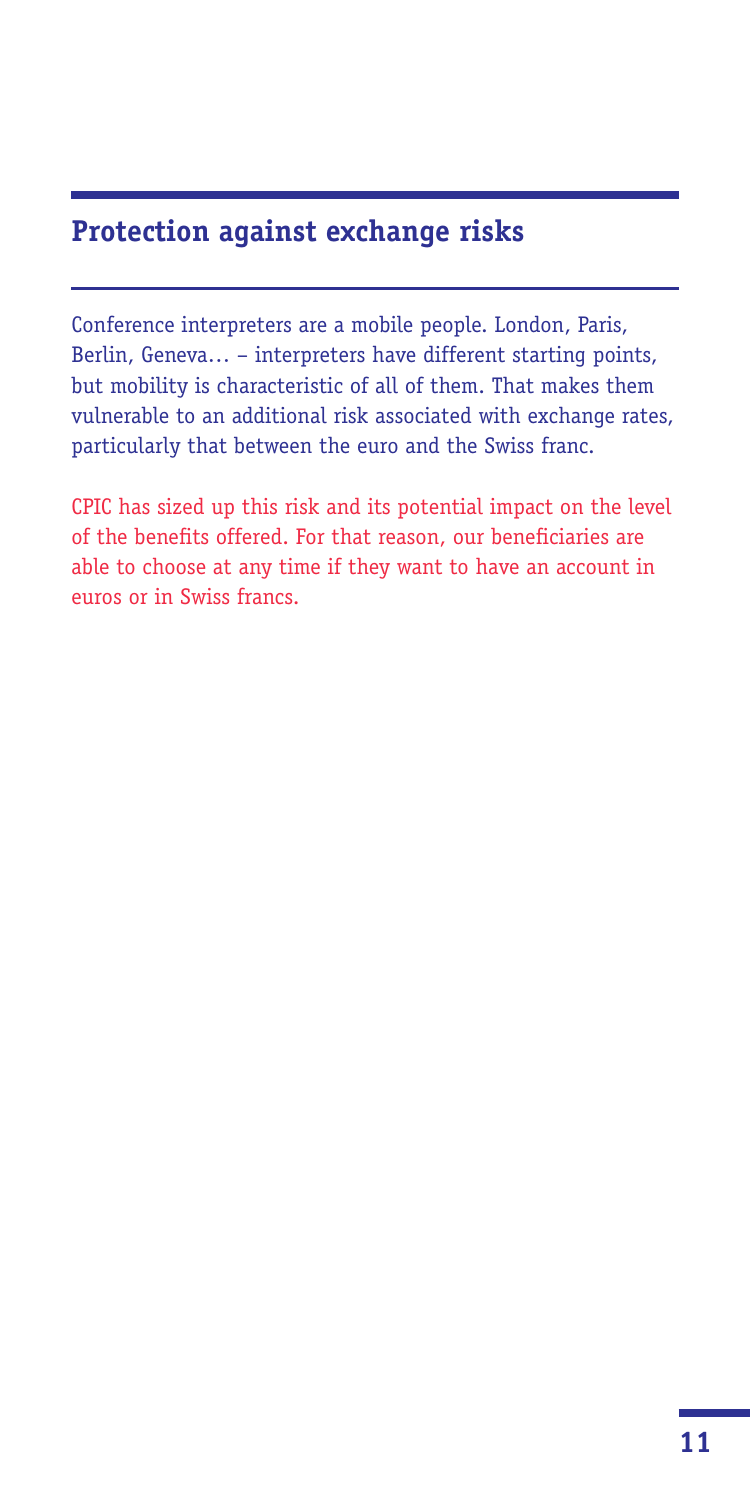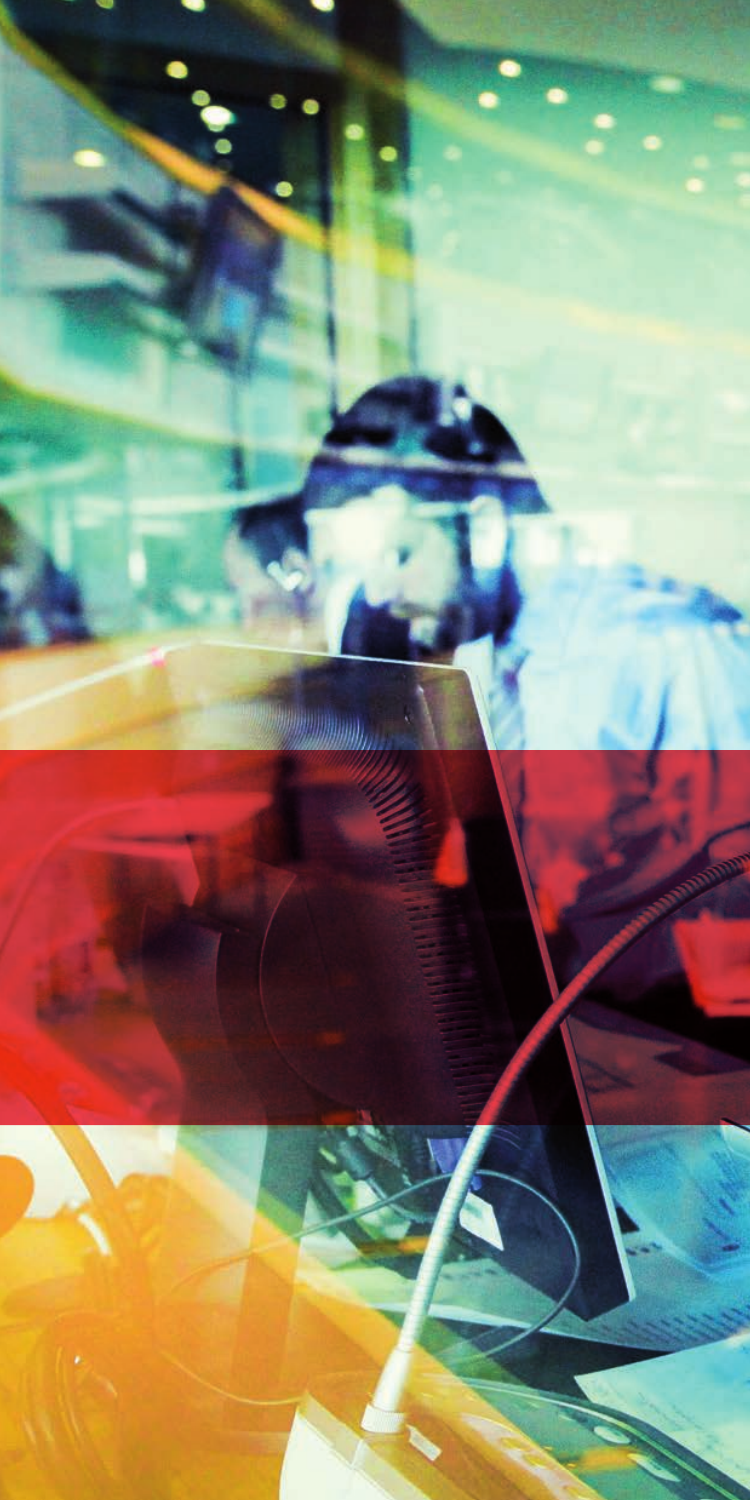**«CPIC is a retirement fund set up by interpreters for interpreters.»**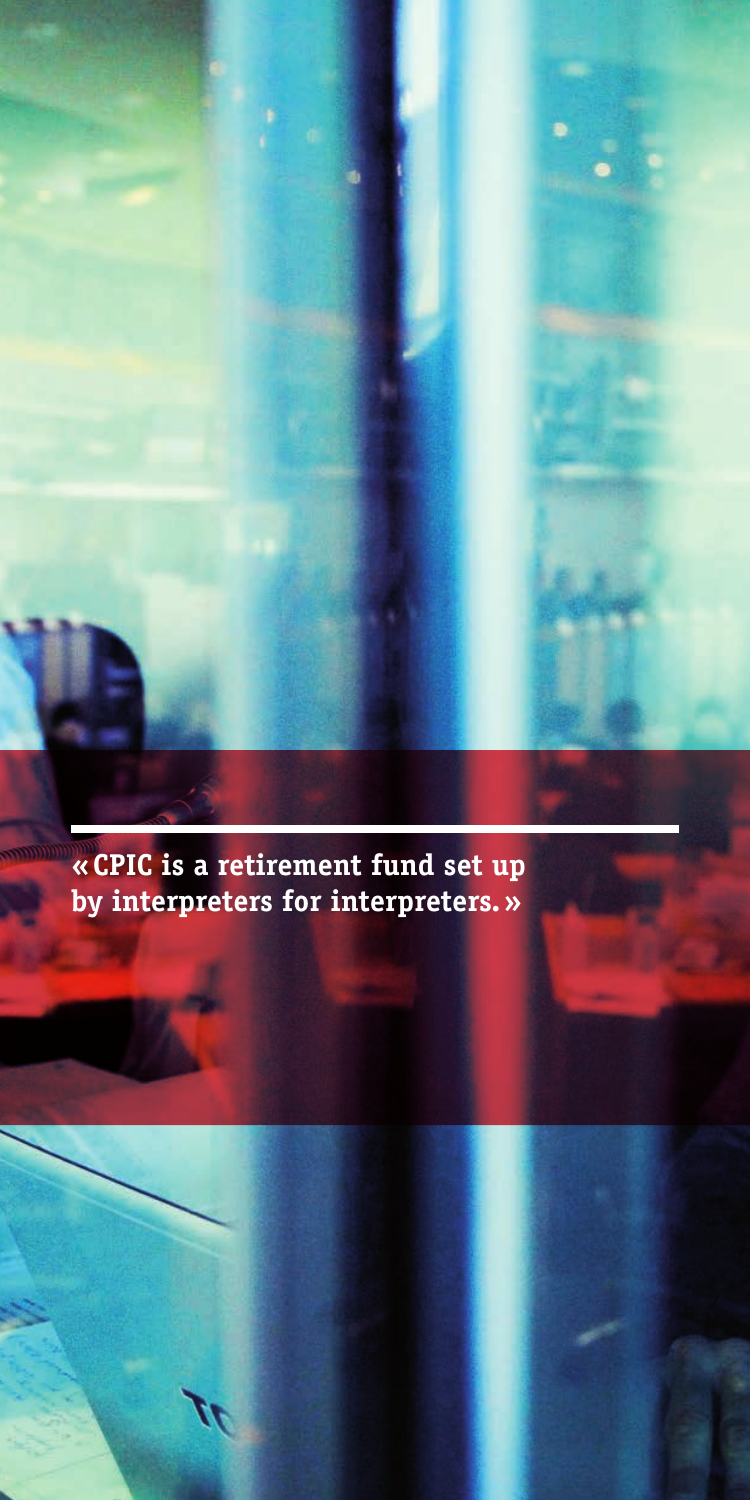# **TANGIBLE EXAMPLE(S)**

As explained above, CPIC's principal particularity resides in the fact that it is dedicated solely to meeting the needs of conference interpreters. The following examples show how that translates into facts.

### **M., aged 60, Paris**

M. is a freelance interpreter, who decided to join CPIC on the year of his first contract.

By working regularly and making regular personal payments too, M. watched her capital grow from CHF 1'390.- when she became a member in January 1990 to EUR 177'700.- in December 2009 and finally to EUR 504'151.- in December 2021. Expressing this in euros for the whole of M.'s membership period, M. benefited from an added value to his capital of EUR 232'400.-.

#### **L., aged 40, Brussels**

L. is a freelance interpreter, who decided to join CPIC on the year of his first contract.

By working regularly and making frequent personal payments too, L. watched his capital grow from CHF 12'100.- when he became a member in December 2003 to EUR 102'500.- in December 2009 and finally to EUR 221'750.- in December 2021. Expressing this in euros for the whole of L.'s membership period, L. benefited from an added value to his capital of EUR 63'545.-.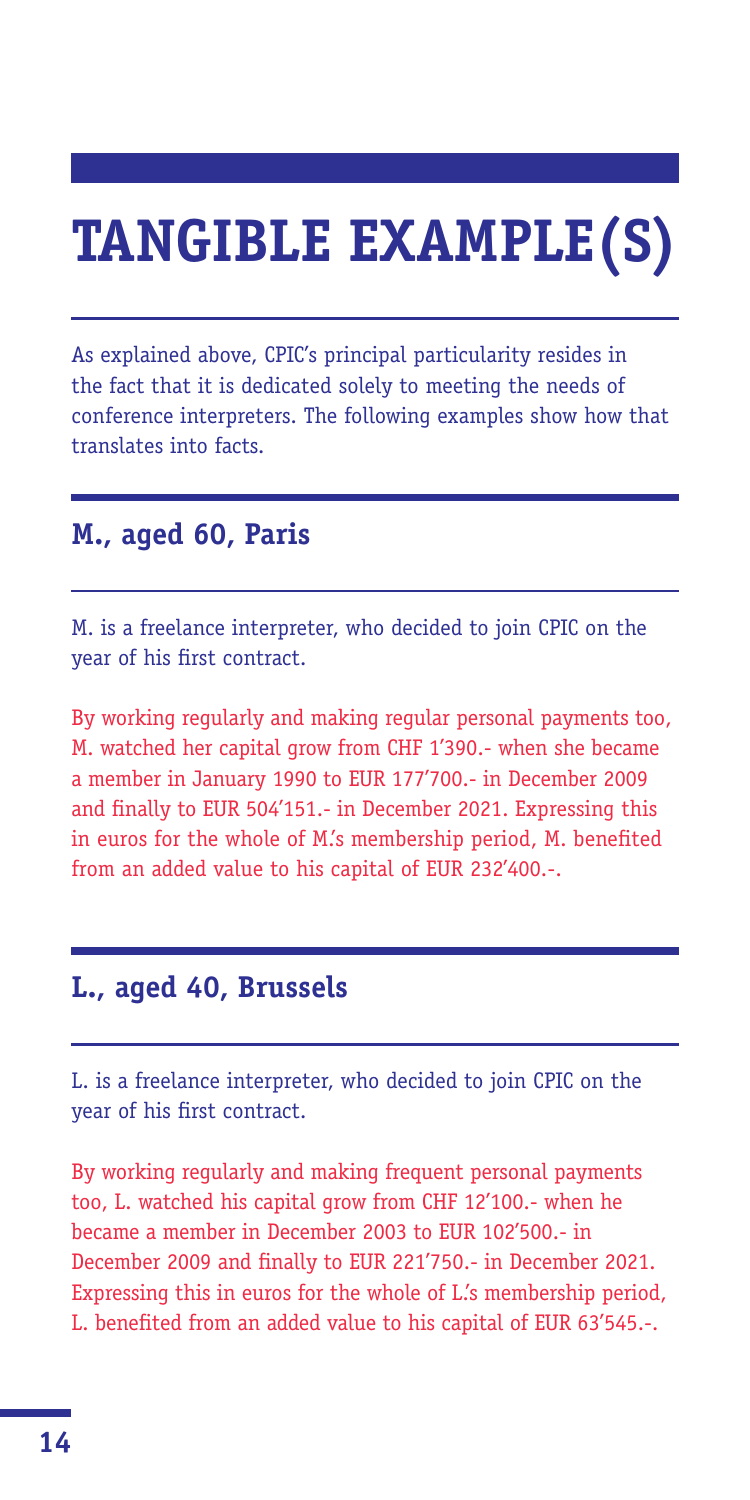As a guide, the annual average amount of contributions (employer's and employee's as well as personal payments) observed from 2017 to 2021 is around EUR 9'049.-.

The various stages in the evolution of M. and L.'s capital are marked by changes in CPIC's currency baseline. For a long time, the reference currency was the Swiss franc, a stable currency with evident ties with the Fund's statutory seat. This was changed on 1 January 2009 to the euro in consideration of the fact that the vast majority of CPIC beneficiaries live in the euro zone.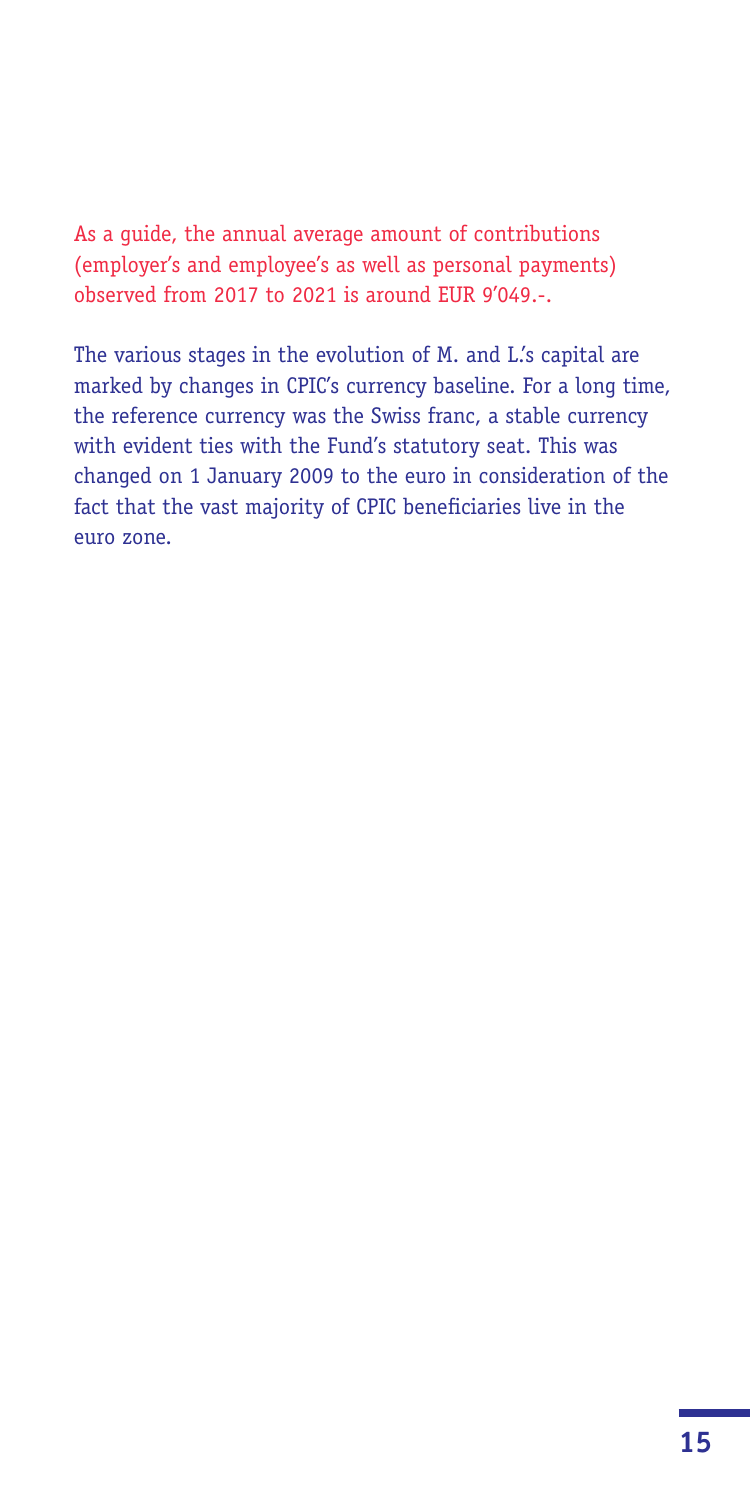# **AN ORGANISATION AT YOUR SERVICE**

CPIC is a private-law foundation registered as a business in the Canton of Geneva, where it has its seat. CPIC's object, organisation and benefits are defined in its Statutes and By-Laws.

The General Assembly of beneficiaries is the Fund's supreme statutory body. Its powers comprise, in particular, the adoption and amendment of the Statutes and By-Laws and the approval of the annual financial statements. It elects the members of the Foundation Board, which administers the Fund, and also the statutory auditors, whose function is to perform an annual audit of the Fund's accounts and investments.

The Foundation Board has five members, four of whom are beneficiaries of the fund plus an independent President, who is not a beneficiary of the Fund.

In Switzerland, CPIC benefits from tax exemption on the contributions it receives on behalf of it beneficiaries, its assets and any return on them.

The benefits are taxed at source in Switzerland, unless there are other provisions in double-taxation treaties between Switzerland and the beneficiary's country of residence.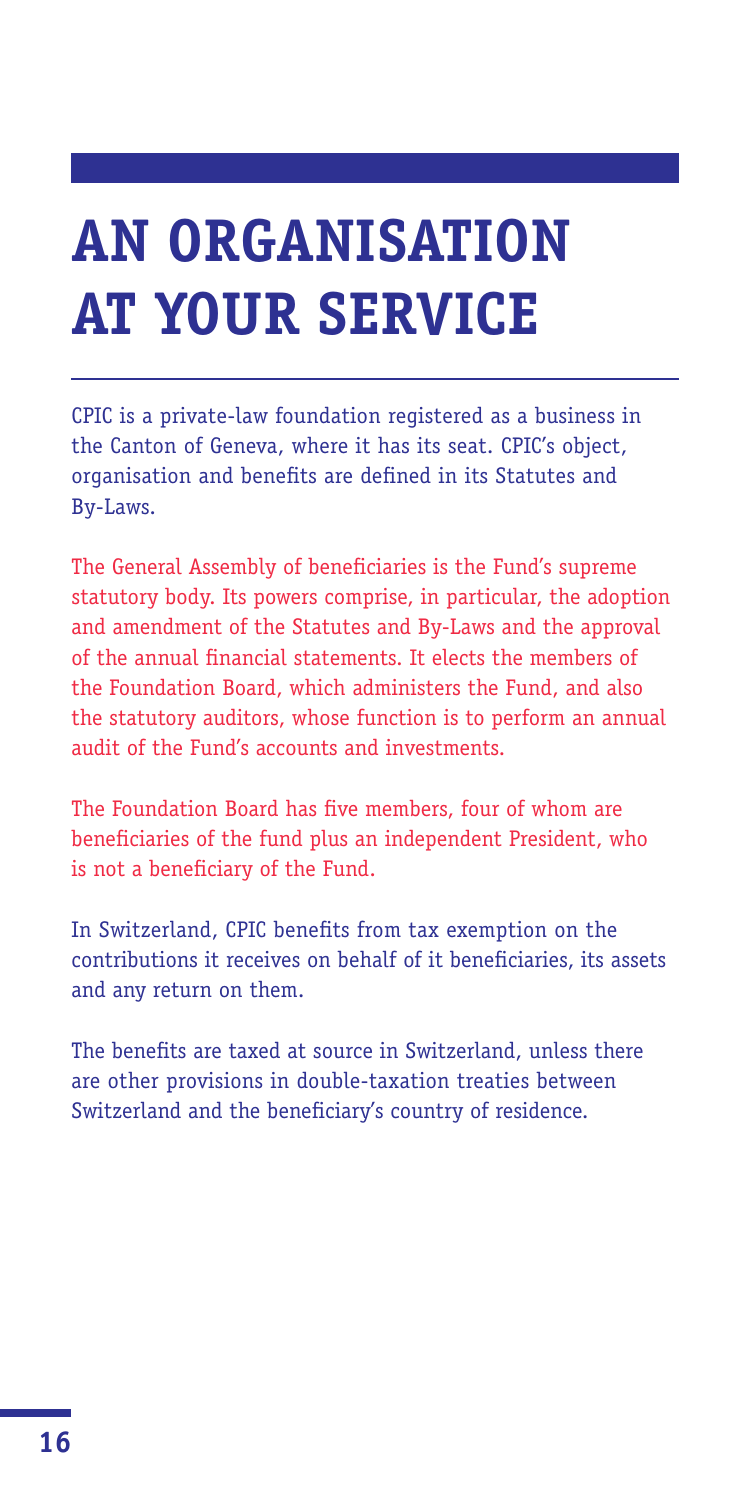#### **There to serve you**

CPIC's daily business is conducted by a secretariat, which is there to deal with any information or service you may require.

#### **Set of values**

On top of the regulatory framework and supervision by the cantonal authority, to which CPIC is subjected, its management is based on a robust set of values defined by the Foundation Board. Professionalism, ethics and performance are amongst the key values in the eyes of the individuals who give CPIC its life and soul and assure its development.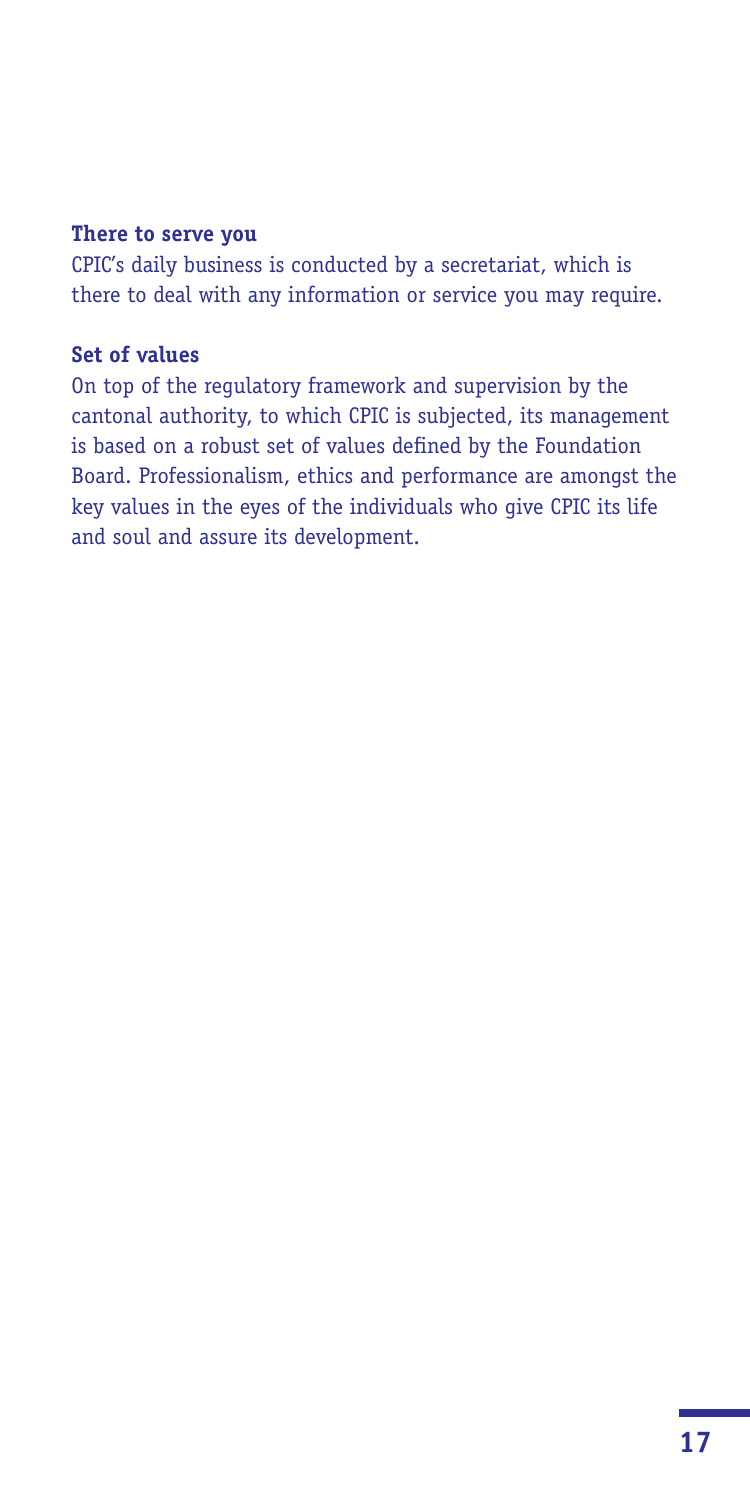# **BALANCING ETHICS AND PERFORMANCE**

CPIC operates according to a system of capitalisation. Having deducted its expenses, it then automatically passes on to the beneficiaries the entirety of the returns on its investments. These are governed by regulations which apply the statutory investment limits applicable to Swiss pension funds.

CPIC's assets are managed by bank teams with an impeccable record as wealth managers, on the basis of three portfolios or segments:

- · the "growth" segment in euros (Segment A), the aim of which is a long-term yield;
- · the "conservative" segment in euros (Segment B), open to all beneficiaries aged 55 and above whose investment aim is to preserve the value of their retirement capital;
- · the "growth" segment in Swiss francs (Segment C) the aim of which is a medium and long-term return.

CPIC's investments are evaluated monthly at market value and expressed in the form of the value of a CPIC share, namely an A share, B share or C share (see share performance tables on page 21).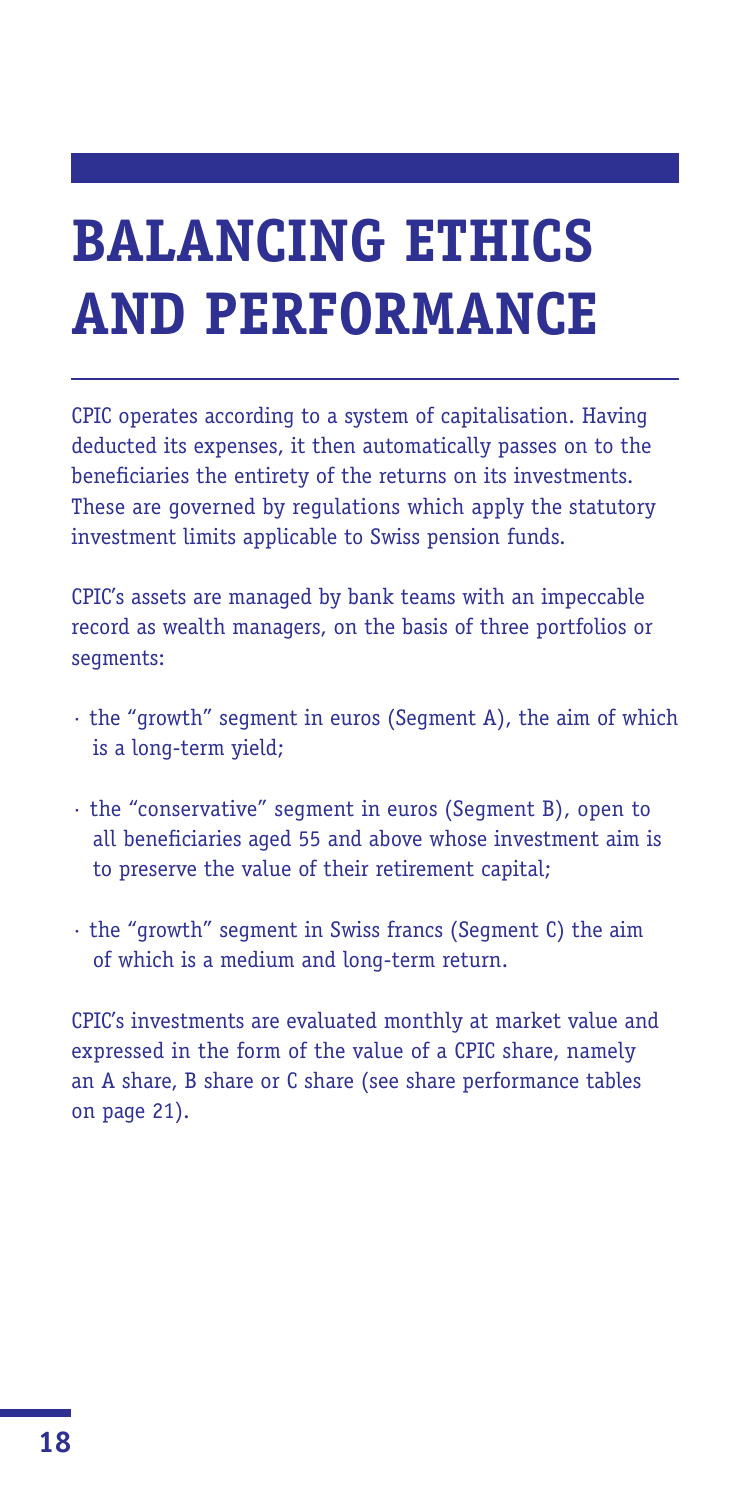#### **Ethos Foundation**

CPIC's Foundation Board is aware of the importance of being able to report good annual performances to the beneficiaries. However, the investment performance ought not to be obtained regardless of the price and ought not to cause risks of economic, social or ecological imbalance. That is why we at CPIC have the desire to act as responsible investors.

In order to put that wish into practice, our asset management considers not only performance but also the criteria of sustainable investments.

Moreover, CPIC is a member of Ethos - Swiss Foundation for Sustainable Development, a grouping of nearly 240 institutional investors. The purpose of this foundation is to promote consideration of sustainable development principles in investment activities and also to promote a stable and prosperous environment that serves society as a whole.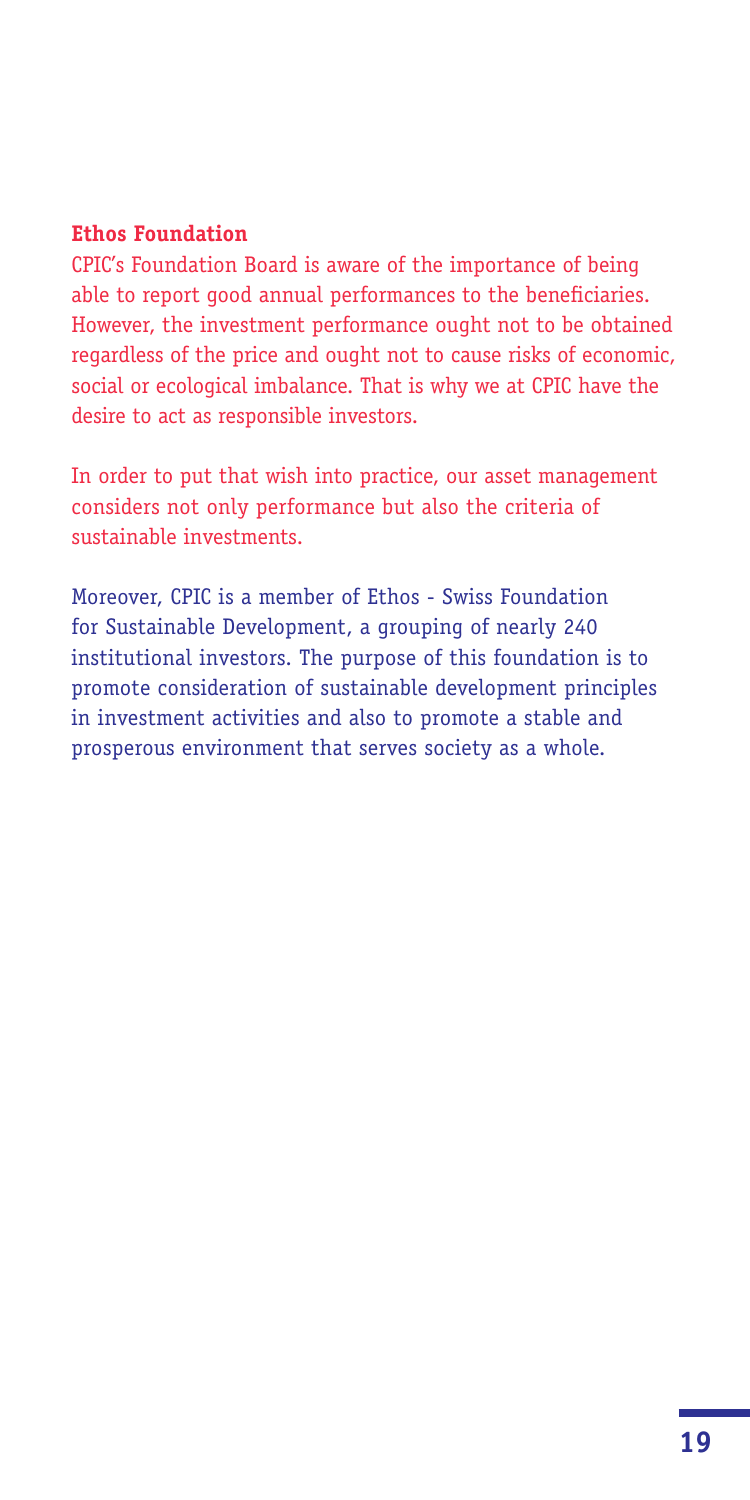# **CPIC IN FIGURES**

Every year, to coincide with its General Assembly, CPIC publishes its administrative report. This complies with the relevant Swiss accounting standard, SWISS GAAP RPC26, and presents the results for the year gone by, making it possible to obtain a true and fair view of the institution's situation.

The figures reproduced below are taken from CPIC's administrative report for 2021 and give you a quick overview of its statistical and financial situation.

### **Key figures as at 31 December 2021**

| Number of members                     | 2'276       |
|---------------------------------------|-------------|
| Number of pensioners                  | 188         |
| Balance-sheet sum (euros)             | 314'758'172 |
| Capital invested (euros)              | 314'021'397 |
| Capital in real estate (Swiss francs) | 13'500'000  |

N.B. The most recent figures can be consulted on our website: www.cpic.ch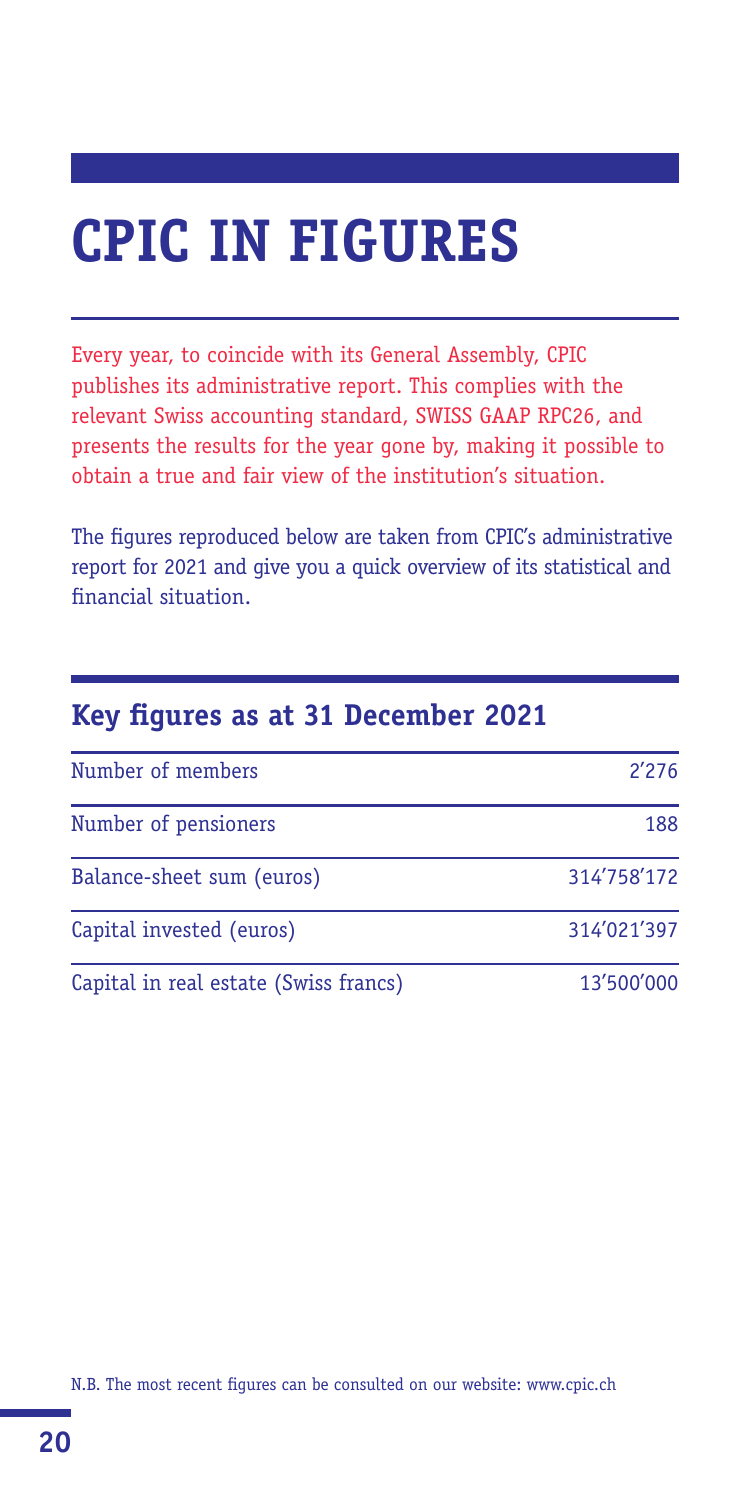## **Performance shares**





#### **Conservative segment in euros (B share)**

Base EUR – Annualised performance : approx. 0,97% p.a.



**Growth segment in Swiss francs (C share)** Base CHF – Annualised performance : approx. 2,78% p.a.



Past performances are no guarantee of future results.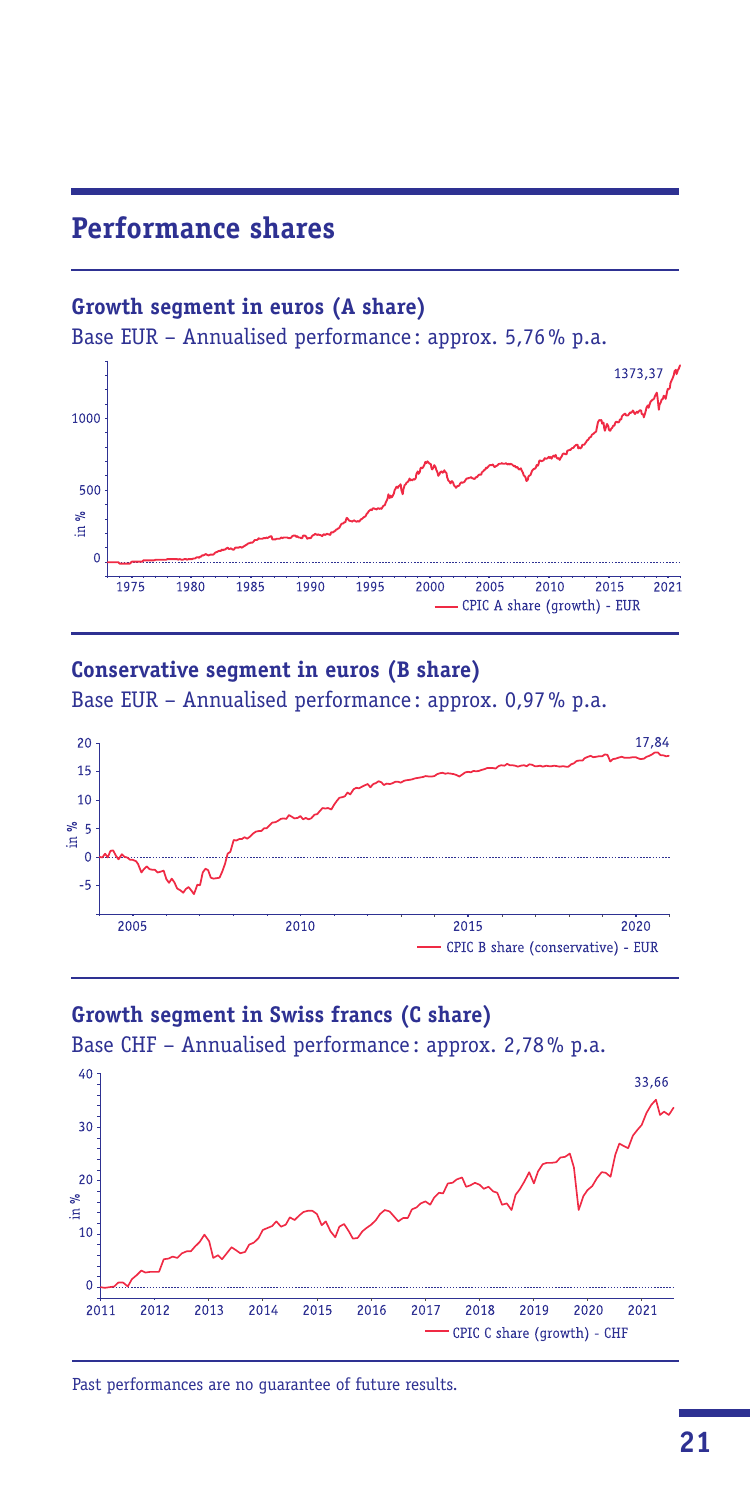# **AT YOUR SERVICE**

At CPIC, we are aware that making provision for retirement can sometimes be a tough issue and that our beneficiaries often need step-by-step assistance in making their choices and deciding on their actions.

#### **Best possible preparation of your future**

We are there to answer any questions you may have and to provide you with any information you may need in preparing your future in the best way possible. Do not hesitate to get in touch with us, either by making an appointment at our office in Geneva, by telephone or in writing.

### **CPIC - Conference Interpreters' Provident Fund**

Rue du Stand 51 - CH-1204 Geneva T +41 22 310 59 20 - cpic@cpic.ch www.cpic.ch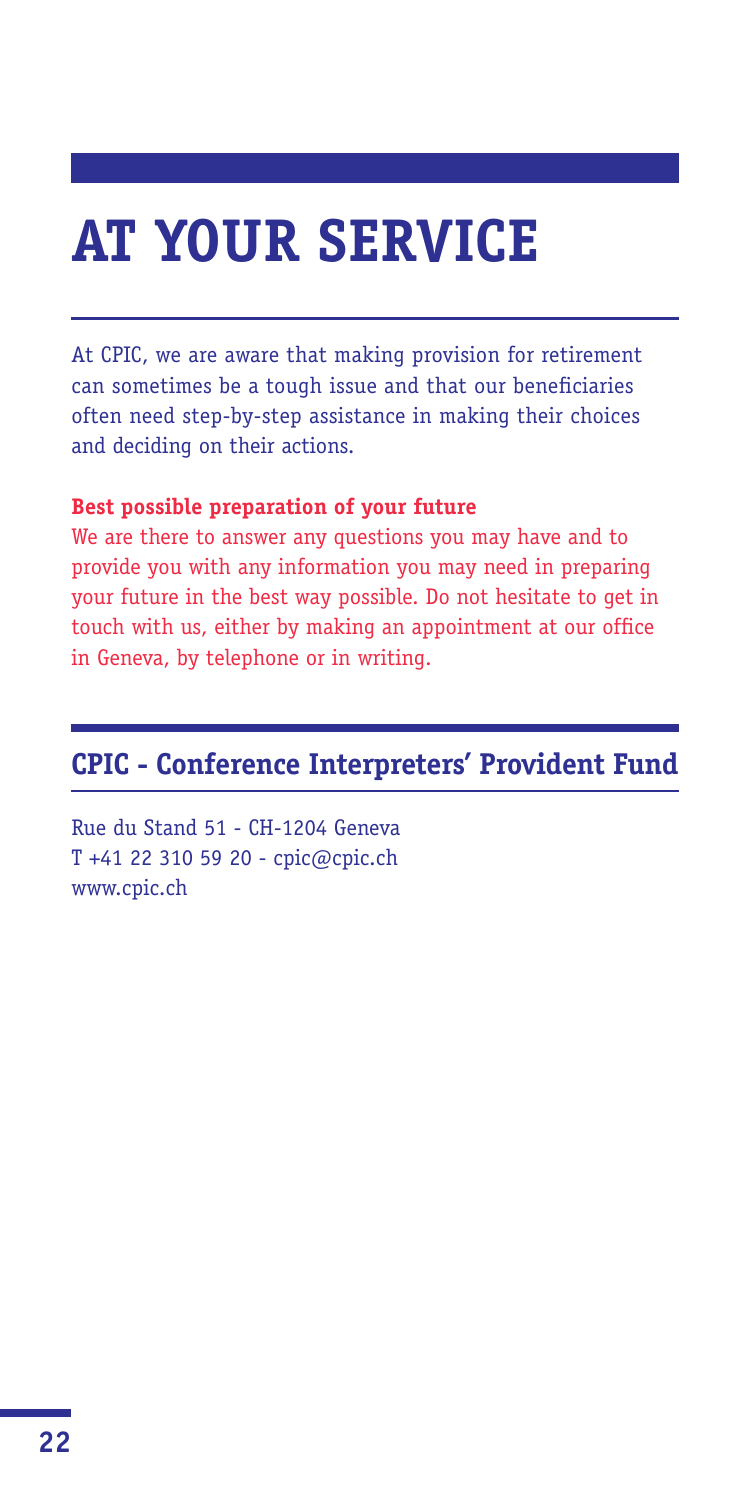Photographs courtesy of: Photo © Union europénne - Parlement européen